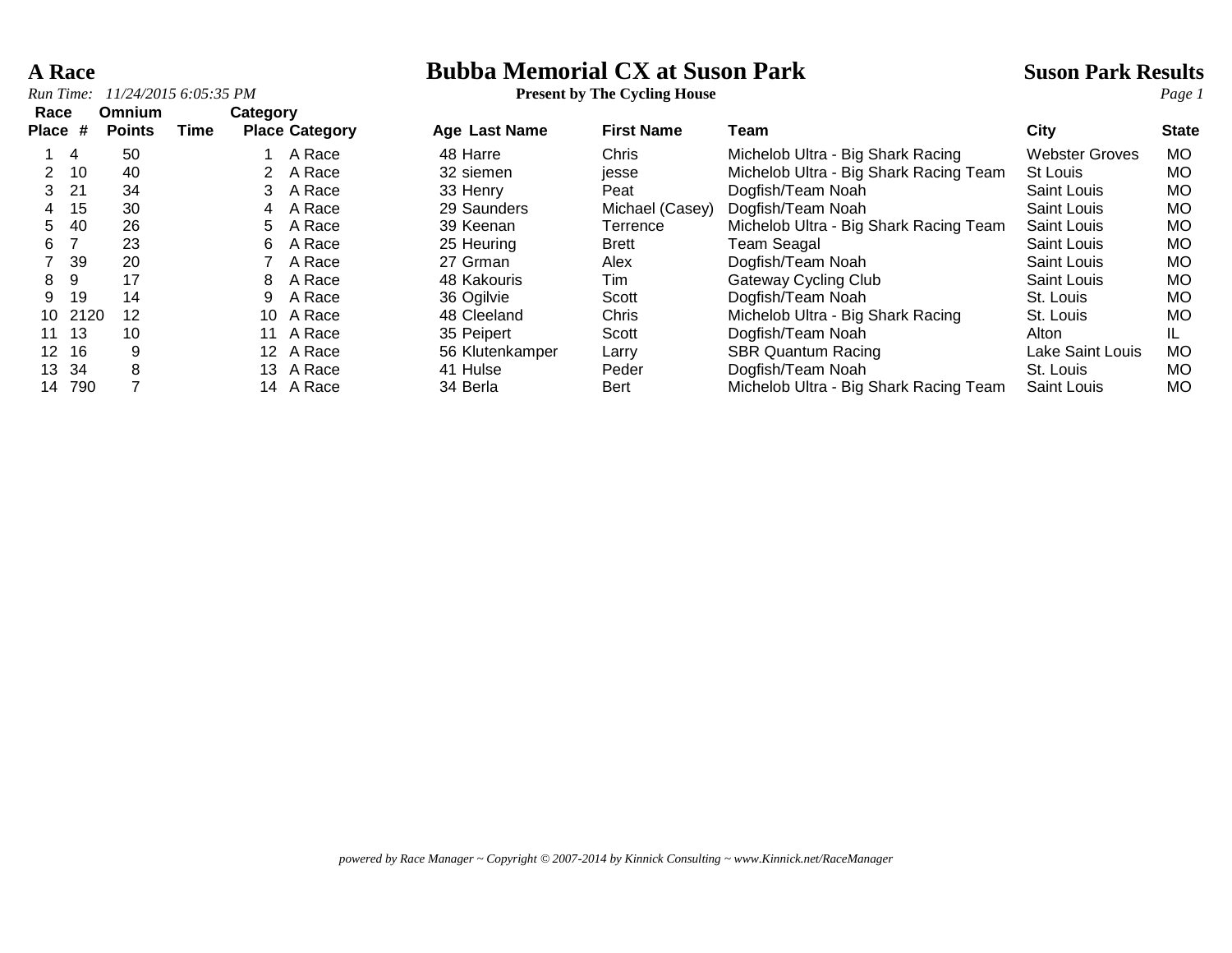### *Run Time:*  $11/24/20156:05:35 PM$

**B Race**<br> **Bubba Memorial CX at Suson Park**<br> **Bubba Memorial CX at Suson Park**<br> **Present by The Cycling House**<br> **Park Results**<br> **Page 1** 

| Race          |      | <b>Omnium</b> |      | Category |                       |               |                   |                                        |                    |              |
|---------------|------|---------------|------|----------|-----------------------|---------------|-------------------|----------------------------------------|--------------------|--------------|
| <b>Place</b>  | #    | <b>Points</b> | Time |          | <b>Place Category</b> | Age Last Name | <b>First Name</b> | Team                                   | City               | <b>State</b> |
|               | 96   | 50            |      |          | <b>B</b> Race         | 32 Finder     | Phillip           | Mike\'s Bikes STL                      | <b>Saint Louis</b> | <b>MO</b>    |
|               | 84   | 40            |      |          | <b>B</b> Race         | 51 Olsen      | Gregory           | Michelob Ultra - Big Shark Racing Team | Saint Louis        | <b>MO</b>    |
| 3             | 86   | 34            |      | 3        | <b>B</b> Race         | 27 Leachman   | Philip            |                                        | Saint Louis        | МO           |
| 4             | 1080 | 30            |      | 4        | <b>B</b> Race         | 30 Shelton    | Kayce             | Unattached                             | <b>Saint Louis</b> | <b>MO</b>    |
| 5             | 2010 | 26            |      | 5        | <b>B</b> Race         | 45 Creed      | Chris             | Gateway Harley-Davidson                | Barnhart           | МO           |
| 6             | 8900 | 23            |      | 6        | <b>B</b> Race         | 43 Prior      | Derek             |                                        | <b>Saint Louis</b> | <b>MO</b>    |
|               | 2110 | 20            |      |          | <b>B</b> Race         | 46 Bobelak    | Mike              | Pfoodman /PFU Cancer                   | <b>Ballwin</b>     | МO           |
| 8             | 9100 | 17            |      | 8        | <b>B</b> Race         | 32 Henry      | <b>Hunter</b>     | Wolfpack                               | <b>Saint Louis</b> | <b>MO</b>    |
| 9             | 73   | 14            |      | 9        | <b>B</b> Race         | 40 Babcock    | Steven            | Velo Force                             | <b>Saint Louis</b> | МO           |
| 10            | 3430 | 12            |      | 10       | <b>B</b> Race         | 25 Hackett    | Matthew           | Mike\'s Bikes STL                      | St Louis           | МO           |
| 11            | 1330 | 10            |      | 11       | <b>B</b> Race         | 24 Fratinardo | John              | Dogfish/Team Noah                      | <b>Saint Louis</b> | МO           |
| 12            | 77   | 9             |      | $12 \,$  | <b>B</b> Race         | 34 Gatto      | Vince             | Michelob Ultra - Big Shark Racing Team | University City    | <b>MO</b>    |
| 13            | 1390 | 8             |      | 13       | <b>B</b> Race         | 38 Roberts    | Daniel            | Unattached                             | Clayton            | МO           |
| 14            | 64   |               |      | 14       | <b>B</b> Race         | 51 Dooley     | Timothy           | Cannonball/Hub                         | St. Louis          | МO           |
| 15            | 3740 | 6             |      | 15       | <b>B</b> Race         | 28 Whitehurst | Sean              | <b>Cheshire Cycle Racing</b>           | St. Louis          | МO           |
| 16            | 74   | 5             |      | 16       | <b>B</b> Race         | 47 Weiss      | Michael           | Michelob Ultra - Big Shark Racing Team | Saint Louis        | МO           |
| 17            | 3880 | 4             |      | 17       | <b>B</b> Race         | 41 Rodenbeck  | <b>Brian</b>      | Midwest Cycling Trek Stores of STL     | <b>Saint Louis</b> | МO           |
| 18            | 81   | 3             |      | 18       | <b>B</b> Race         | 32 Heidbrier  | Thomas            | Off the Front Racing                   | Saint Louis        | МO           |
| <b>DNF 99</b> |      | 0             |      |          | DNF B Race            | 25 Shotts     | Tim               | Unattached                             | Saint Louis        | МO           |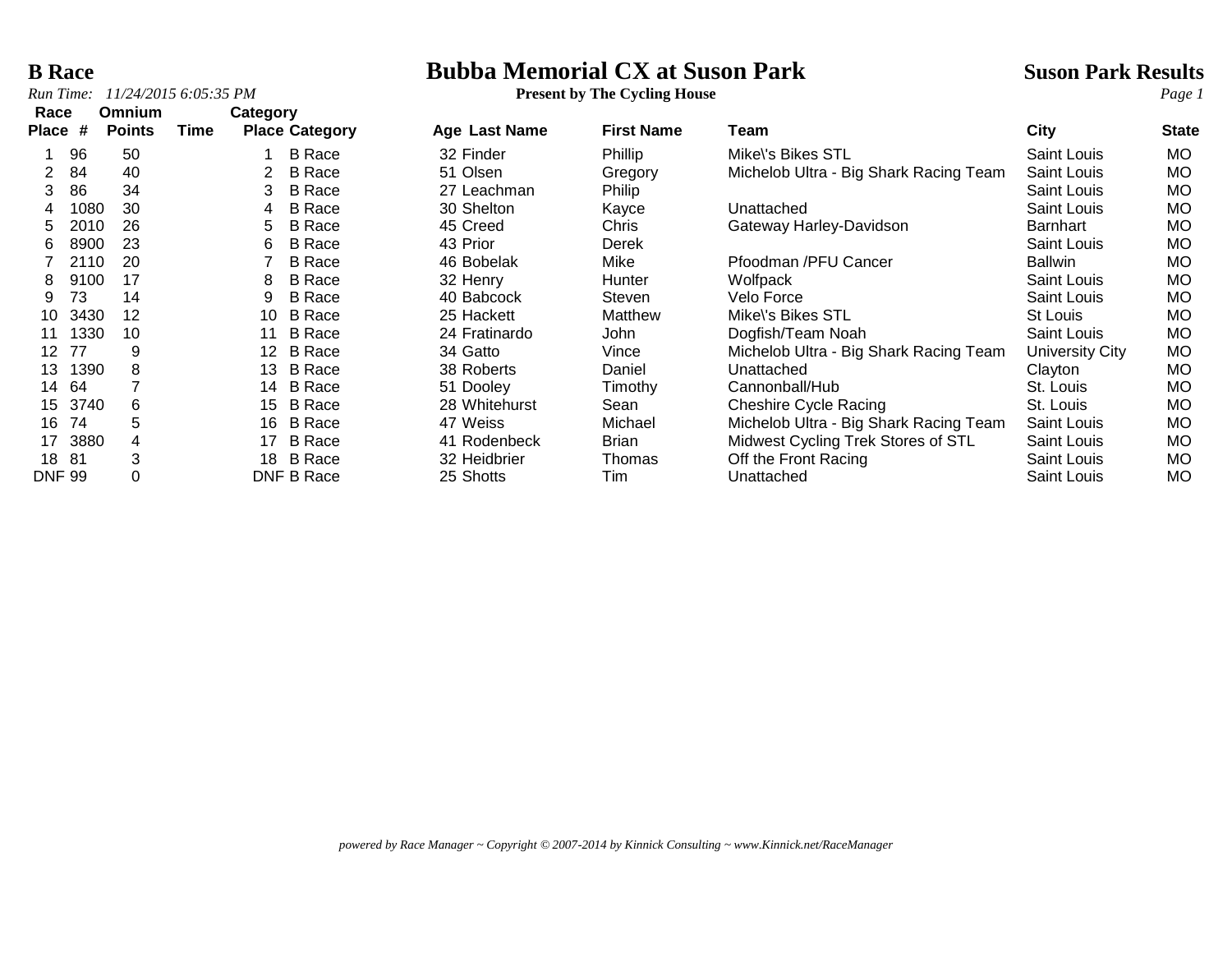### **C Race Bubba Memorial CX at Suson Park Suson Park Results**

| Run Time: |      | 11/24/2015 6:05:35 PM |      |          |                       | <b>Present by The Cycling House</b> |                   |                                        |                    | Page 1       |
|-----------|------|-----------------------|------|----------|-----------------------|-------------------------------------|-------------------|----------------------------------------|--------------------|--------------|
| Race      |      | Omnium                |      | Category |                       |                                     |                   |                                        |                    |              |
| Place     | #    | <b>Points</b>         | Time |          | <b>Place Category</b> | Age Last Name                       | <b>First Name</b> | Team                                   | <b>City</b>        | <b>State</b> |
|           | 378  | 50                    |      |          | C Race                | 57 Braet                            | Dana              | Velo Force                             | <b>Saint Louis</b> | <b>MO</b>    |
|           | 145  | 40                    |      |          | C Race                | 16 Lang                             | Casey             | Dogfish/Team Noah                      | <b>Saint Louis</b> | <b>MO</b>    |
| 3         | 116  | 34                    |      | 3        | C Race                | 28 Horstman                         | Robert            | The Cannonball-Hub Racing Team         | Kirkwood           | <b>MO</b>    |
|           | 143  | 30                    |      | 4        | C Race                | 29 Tyman                            | Devin             |                                        | <b>Saint Louis</b> | <b>MO</b>    |
| 5         | 144  | 26                    |      |          | C Race                | 14 Koeller                          | Andrew            | Team Tuxedo                            | <b>Saint Louis</b> | <b>MO</b>    |
| 6         | 620  | 23                    |      | 6        | C Race                | 35 Davis                            | <b>John</b>       | RMHC St Louis Maplewood Bicycle        | Saint Louis        | MO           |
|           | 395  | 20                    |      |          | C Race                | 48 Sandberg                         | Dave              | Michelob Ultra - Big Shark Racing Team | Wildwood           | MO           |
|           | 400  | 17                    |      |          | C Race                | 41 Amos                             | <b>Brandon</b>    | Pfoodman Racing                        | St. Louis          | <b>MO</b>    |
| 9         | 369  | 14                    |      | 9        | C Race                | 47 Pitts                            | Dave              | 40K Racing                             | Saint Charles      | <b>MO</b>    |
| 10        | 114  | 12                    |      | 10       | C Race                | 34 DeZego                           | Adam              | Michelob Ultra - Big Shark Racing Team | St. Louis          | <b>MO</b>    |
|           | 146  | 10                    |      |          | C Race                | 15 McClellan                        | <b>Nick</b>       | <b>SBR Quantum</b>                     | St.louis           | <b>MO</b>    |
| $12 \,$   | 137  | 9                     |      |          | 12 C Race             | 41 Collier                          | Tom               | Mike's Bikes STL                       | St. Louis          | <b>MO</b>    |
| 13        | 151  | 8                     |      |          | 13 C Race             | 39 Punjasthitkul                    | Isara             | The Cannonball-Hub Racing Team         | <b>Saint Louis</b> | <b>MO</b>    |
| 14        | 256  | $\overline{7}$        |      |          | 14 C Race             | 33 Brown                            | Ryan              | <b>Extreme Electrical Racing</b>       | Saint Louis        | MO           |
| 15        | 110  | 6                     |      |          | 15 C Race             | 25 Naylor                           | Mike              | Spoked Bikes                           | Alton              | IL.          |
| 16        | 389  | 5                     |      | 16       | C Race                | 34 Johnson                          | Robert            | The Cannonball-Hub Racing Team         | Saint Louis        | MO           |
| 17        | 261  | 4                     |      | 17       | C Race                | 49 Peraud                           | Rich              |                                        | <b>Saint Louis</b> | <b>MO</b>    |
| 18        | 157  | 3                     |      | 18       | C Race                | 38 Orr                              | Tom               |                                        | <b>Ballwin</b>     | <b>MO</b>    |
| 19        | 6800 | $\overline{2}$        |      | 19       | C Race                | 63 Pierce                           | Richard           | International Christian Cycling        | St Louis           | <b>MO</b>    |
| 20        | 354  |                       |      | 20       | C Race                | 41 Verry                            | Christian         | <b>Gateway Cycling Club</b>            | <b>Saint Louis</b> | <b>MO</b>    |
|           | 1540 | 0                     |      |          | C Race                | 55 Gausnell                         | Seth              |                                        | St. Louis          | <b>MO</b>    |
| 22        | 169  | 0                     |      |          | 22 C Race             | 48 Strahan                          | Amy               | Michelob Ultra - Big Shark Racing      | St. Louis          | MO           |
| 23        | 396  | 0                     |      | 23       | C Race                | 33 Hussey                           | Phil              |                                        | <b>Saint Louis</b> | <b>MO</b>    |
| 24        | 384  | 0                     |      | 24       | C Race                | 55 Alseth                           | James             | Velo Force                             | Kirkwood           | MO           |
| 25        | 281  | 0                     |      |          | 25 C Race             | 30 Wilburn                          | Curtis            | The Mud & The Muck                     | O'Fallon           | <b>MO</b>    |

*powered by Race Manager ~ Copyright © 2007-2014 by Kinnick Consulting ~ www.Kinnick.net/RaceManager*

DNF 3270 0 DNF C Race 34 Shy Kerry

 120 0 26 C Race 46 Chase Matthew University City MO 27 375 0 27 C Race 48 Self Chip SBR Quantum Racing St. Louis MO 153 0 28 C Race 33 Oldani Ryan Mike\'s Bikes STL Saint Louis MO 2920 0 29 C Race 58 Clervi Art Mexico MO 3230 0 30 C Race 14 Creed Axel Gateway Harley-Davidson Barnhart MO 102 0 31 C Race 16 Roberts Jeremy ICCC-St. Louis Wildwood MO 32 386 0 32 C Race 32 Diffee Gary Pfoodman Racing Saint Louis MO 3640 0 33 C Race 38 Prost Charles Saint Louis MO DNF 255 0 DNF C Race 37 Sheehan Mike Festus MO DNF 2880 0 DNF C Race 56 Christison Dale Hannibal MO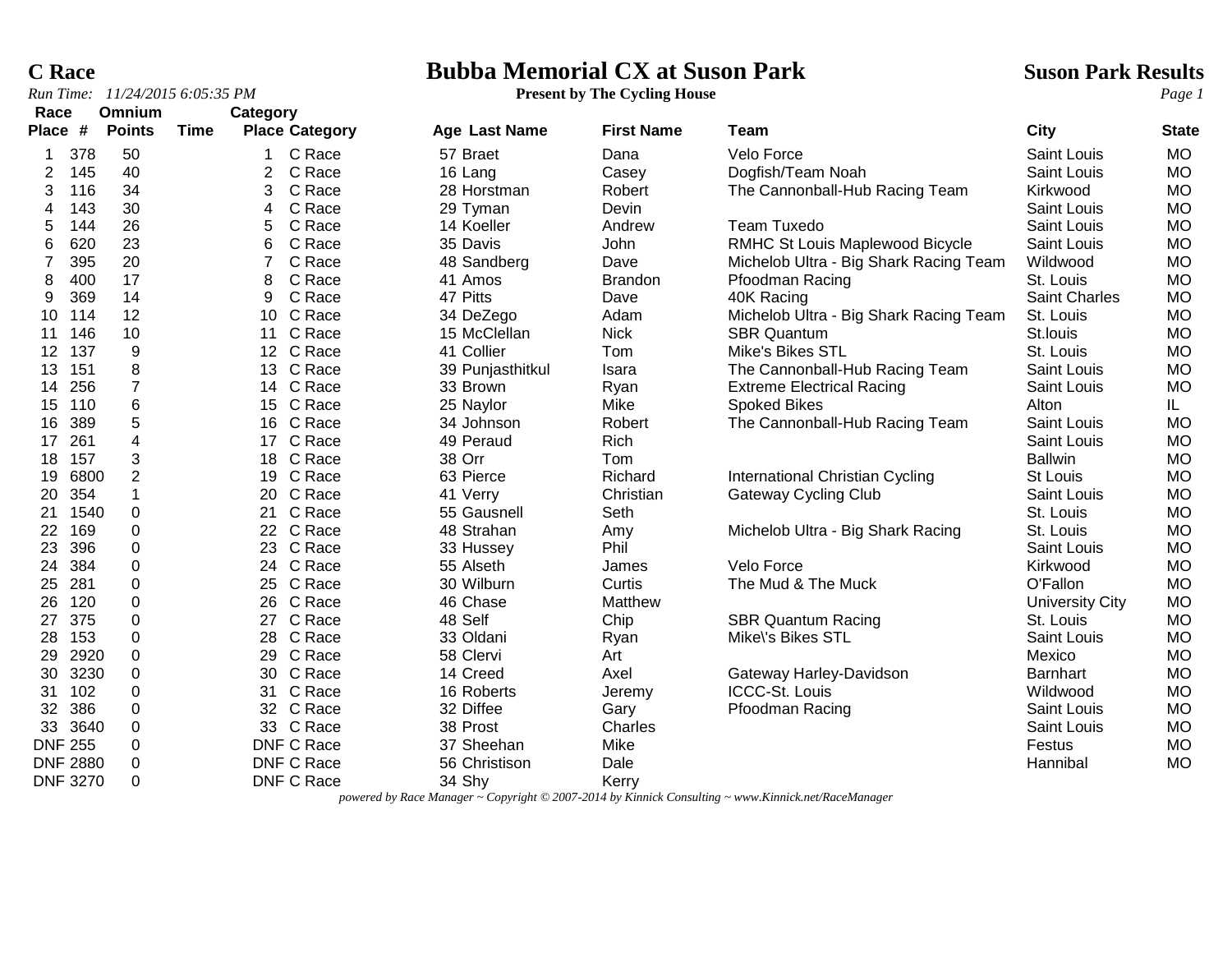| <b>C</b> Race                                                                           | <b>Bubba Memorial CX at Suson Park</b> |                                     | <b>Suson Park Results</b> |                      |
|-----------------------------------------------------------------------------------------|----------------------------------------|-------------------------------------|---------------------------|----------------------|
| Run Time: 11/24/2015 6:05:35 PM                                                         |                                        | <b>Present by The Cycling House</b> |                           | Page 2               |
| Race<br>Omnium<br>Categorv<br>Place #<br><b>Points</b><br>Time<br><b>Place Category</b> | <b>Age Last Name</b>                   | <b>First Name</b>                   | Team                      | City<br><b>State</b> |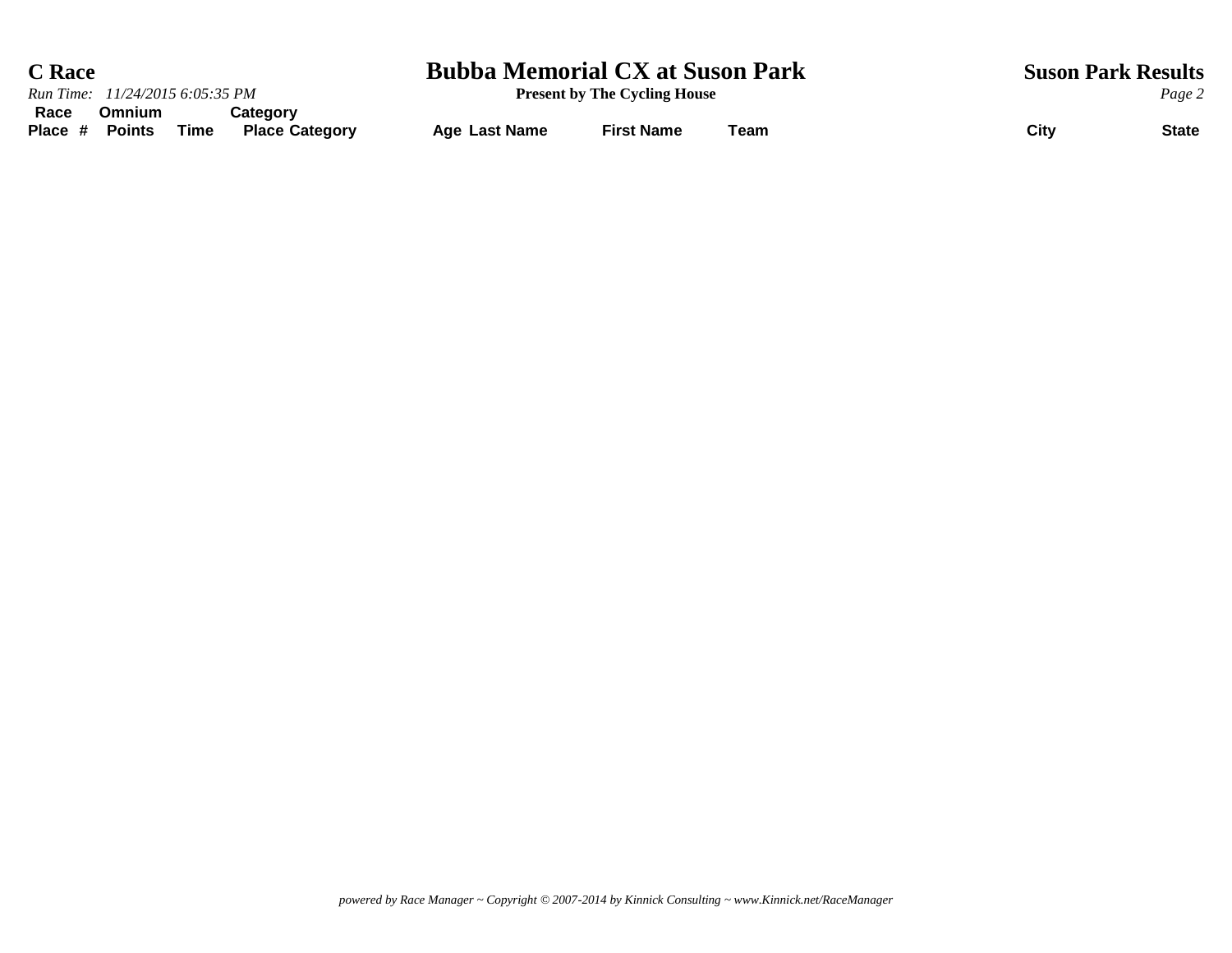*Run Time:* 11/24/2015 6:05:35 *PM*<br>**Race Omnium Cate Race Omnium Category**

# **Juniors**<br> **Bubba Memorial CX at Suson Park Suson Park Results**<br> **Present by The Cycling House**<br> **Park Results**<br> **Present by The Cycling House**

| nauc    |     | viililulli    |      | Galegoi y             |                      |                   |                             |                    |              |
|---------|-----|---------------|------|-----------------------|----------------------|-------------------|-----------------------------|--------------------|--------------|
| Place # |     | <b>Points</b> | Time | <b>Place Category</b> | <b>Age Last Name</b> | <b>First Name</b> | Team                        | City               | <b>State</b> |
|         | 328 | 50            |      | Juniors               | 14 Mittelberg        | Joev              | Team Mack Racing Assoc. LTD | Ewing              | МO           |
| 2       | 314 | 40            |      | <b>Juniors</b>        | 13 Jones             | Atticus           | South City Cycling Club     | <b>Saint Louis</b> | МO           |
|         | 323 | 34            |      | Juniors               | 14 Creed             | Axel              | Gateway Harley-Davidson     | <b>Barnhart</b>    | МO           |
|         | 304 | 30            |      | Juniors<br>4          | 16 Roberts           | Jeremy            | ICCC-St. Louis              | Wildwood           | МO           |
| 5.      | 307 | 26            |      | <b>Juniors</b><br>h.  | 11 Harre             | Kvle              | <b>Big Shark Racing</b>     | Saint Louis        | МO           |
| 6.      | 300 | 23            |      | Juniors<br>6.         | 11 creed             | Rolen             | Gateway Harley-Davidson     | <b>Barnhart</b>    | МO           |
|         | 315 | 20            |      | <b>Juniors</b>        | 12 Stafford          | Andrew            | Unattached                  | O'fallon           | МO           |
| 8.      | 318 | 17            |      | <b>Juniors</b>        | 8 Creed              | Zane              | Gateway Harley-Davidson     | <b>Barnhart</b>    | МO           |
|         |     |               |      |                       |                      |                   |                             |                    |              |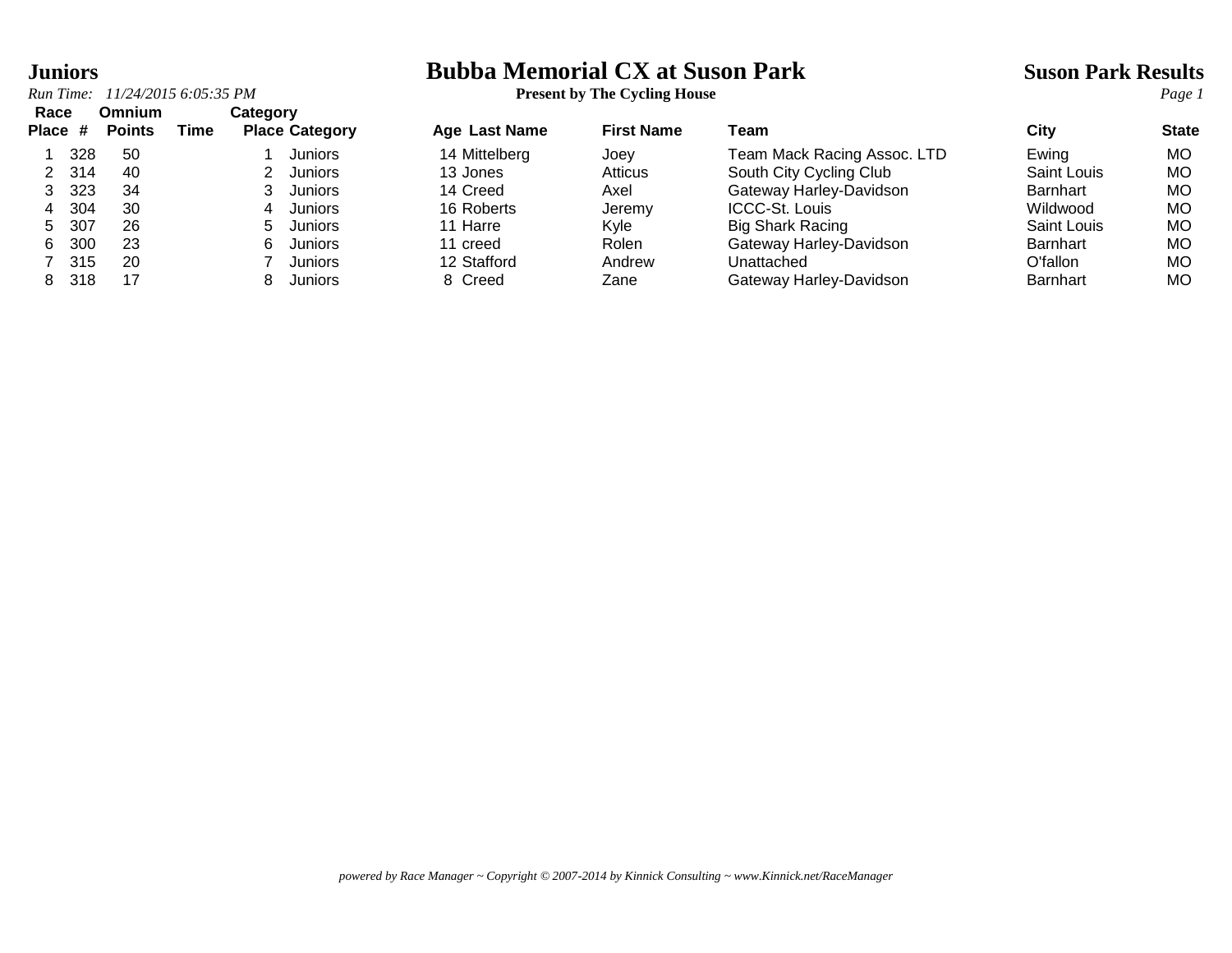*Run Time:*  $11/24/20156:05:35 PM$ 

**Masters 40+**<br> **Bubba Memorial CX at Suson Park**<br> **Present by The Cycling House**<br> **Present by The Cycling House** 

|  |  |  | <b>Present by The Cycling House</b> |  |
|--|--|--|-------------------------------------|--|
|--|--|--|-------------------------------------|--|

| Race<br>Place # |        | <b>Omnium</b><br><b>Points</b> | Time | Category | <b>Place Category</b> | Age Last Name | <b>First Name</b> | Team                                   | City               | <b>State</b> |
|-----------------|--------|--------------------------------|------|----------|-----------------------|---------------|-------------------|----------------------------------------|--------------------|--------------|
|                 | 205    | 50                             |      |          | Masters 40+           | 41 Kutz       | Michael           | Dogfish/Team Noah                      | St. Louis          | МO           |
|                 | 2 217  | 40                             |      |          | Masters 40+           | 43 Wamsley    | Rock              | The Cannonball-Hub Racing Team         | Saint Louis        | МO           |
|                 | 3, 211 | 34                             |      |          | Masters 40+           | 46 Bobelak    | Mike              | Pfoodman /PFU Cancer                   | <b>Ballwin</b>     | МO           |
| 4               | 201    | 30                             |      |          | Masters 40+           | 45 Creed      | Chris             | Gateway Harley-Davidson                | <b>Barnhart</b>    | МO           |
| 5               | 209    | 26                             |      | 5.       | Masters 40+           | 43 Cooper     | Craig             | Michelob Ultra - Big Shark Racing Team | St Louis           | МO           |
| 6.              | 206    | 23                             |      | 6.       | Masters 40+           | 47 Kessler    | Matt              | Unattached                             | Saint Louis        | МO           |
|                 | 223    | 20                             |      |          | Masters 40+           | 40 Nelson     | James             | Pfoodman Racing                        | <b>Ballwin</b>     | МO           |
| 8.              | 213    | 17                             |      |          | Masters 40+           | 48 Padberg    | Matt              | Michelob Ultra - Big Shark Racing Team | <b>Saint Louis</b> | МO           |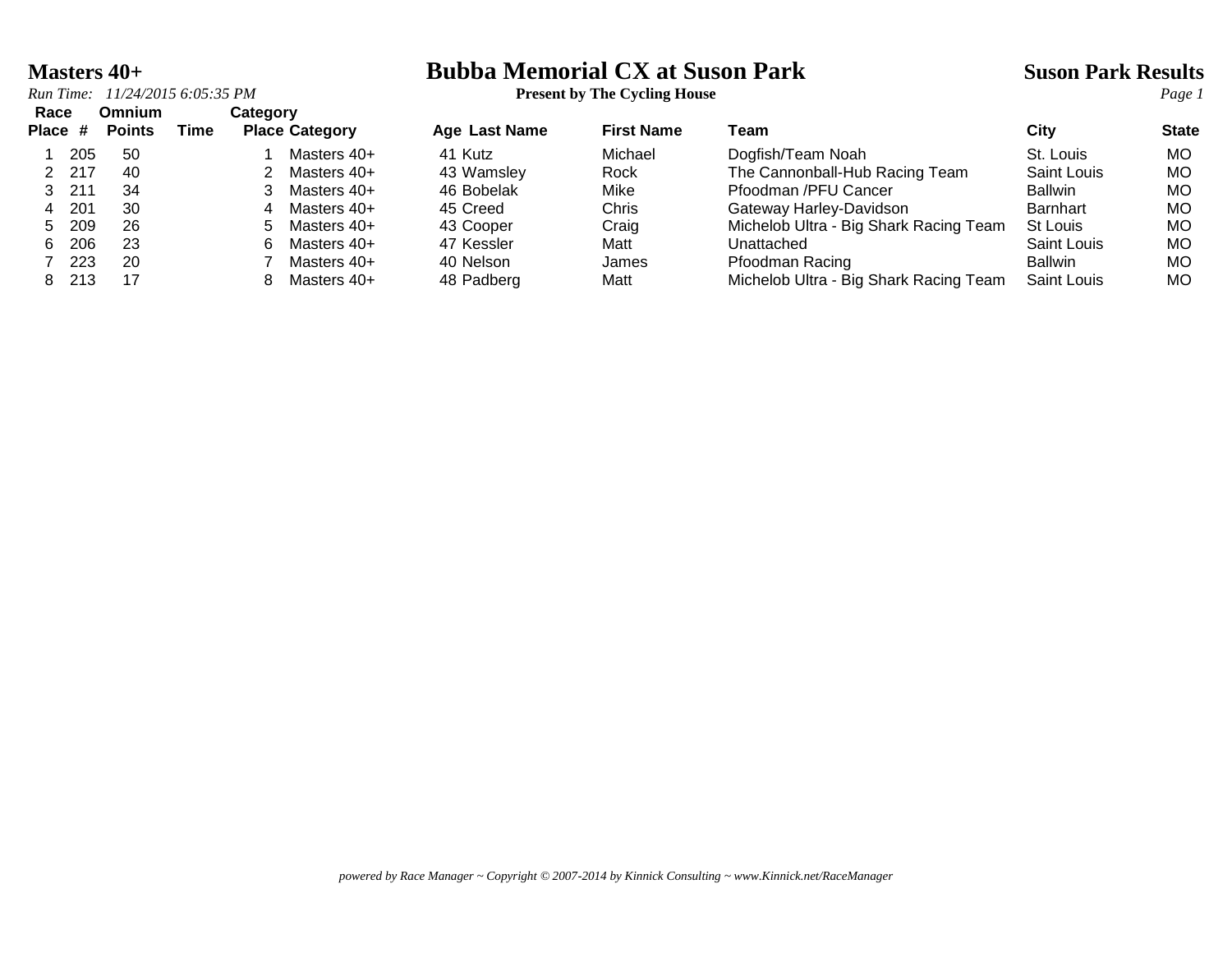*Run Time: 11/24/2015 6:05:35 PM* **Present by The Cycling House** *Page 1*

## **Masters 50+**<br> **Bubba Memorial CX at Suson Park <br>
Present by The Cycling House**<br> **Park Results**<br>
Present by The Cycling House<br>
Park Results

| Race  |        | Omnium        |      | Category              |             |               |                   |                                    |                      |              |
|-------|--------|---------------|------|-----------------------|-------------|---------------|-------------------|------------------------------------|----------------------|--------------|
| Place | #      | <b>Points</b> | Time | <b>Place Category</b> |             | Age Last Name | <b>First Name</b> | Team                               | City                 | <b>State</b> |
|       | 239    | 50            |      |                       | Masters 50+ | 51 Young      | Dan               | Michelob Ultra - Big Shark Racing  | Saint Louis          | <b>MO</b>    |
| 2     | 242    | 40            |      |                       | Masters 50+ | 55 Roberts    | <b>Dennis</b>     | <b>ICCC-St. Louis</b>              | Wildwood             | <b>MO</b>    |
| 3     | 245    | 34            |      | 3                     | Masters 50+ | 56 Bass       | <b>Rick</b>       | Momentum Racing LLC - MO           | <b>Saint Charles</b> | <b>MO</b>    |
| 4     | 248    | 30            |      | 4                     | Masters 50+ | 57 Braet      | Dana              | Velo Force                         | Saint Louis          | <b>MO</b>    |
| 5     | 238    | 26            |      | 5.                    | Masters 50+ | 63 McAllister | Tim               | Michelob Ultra Big Shark           | Chesterfield         | <b>MO</b>    |
| 6     | 295    | 23            |      | 6.                    | Masters 50+ | 59 Reimbold   | <b>John</b>       | Heckawee                           | Carbondale           | IL           |
|       | 246    | 20            |      |                       | Masters 50+ | 56 Stika      | Mark              | Dogfish/Team Noah                  | Saint Louis          | <b>MO</b>    |
| 8.    | 1290   | 17            |      | 8.                    | Masters 50+ | 58 Stevens    | Peter             | Velo Force                         | St. Louis            | <b>MO</b>    |
| 9.    | 244    | 14            |      | 9                     | Masters 50+ | 59 Heller     | Elizabeth         | Mesa Cycles Penrose Park Velo Team | St. Louis            | MO.          |
|       | 10 247 | 12            |      | 10.                   | Masters 50+ | 57 Seelman    | Kevin             | Velo Force                         |                      |              |
| 11    | 250    | 10            |      |                       | Masters 50+ | 63 Humphries  | Michael           | Heckawee                           | Carbondale           | IL.          |
|       | 12 276 | 9             |      | 12 <sup>1</sup>       | Masters 50+ | 61 Vennell    | Kenny             |                                    | Chatham              | IL           |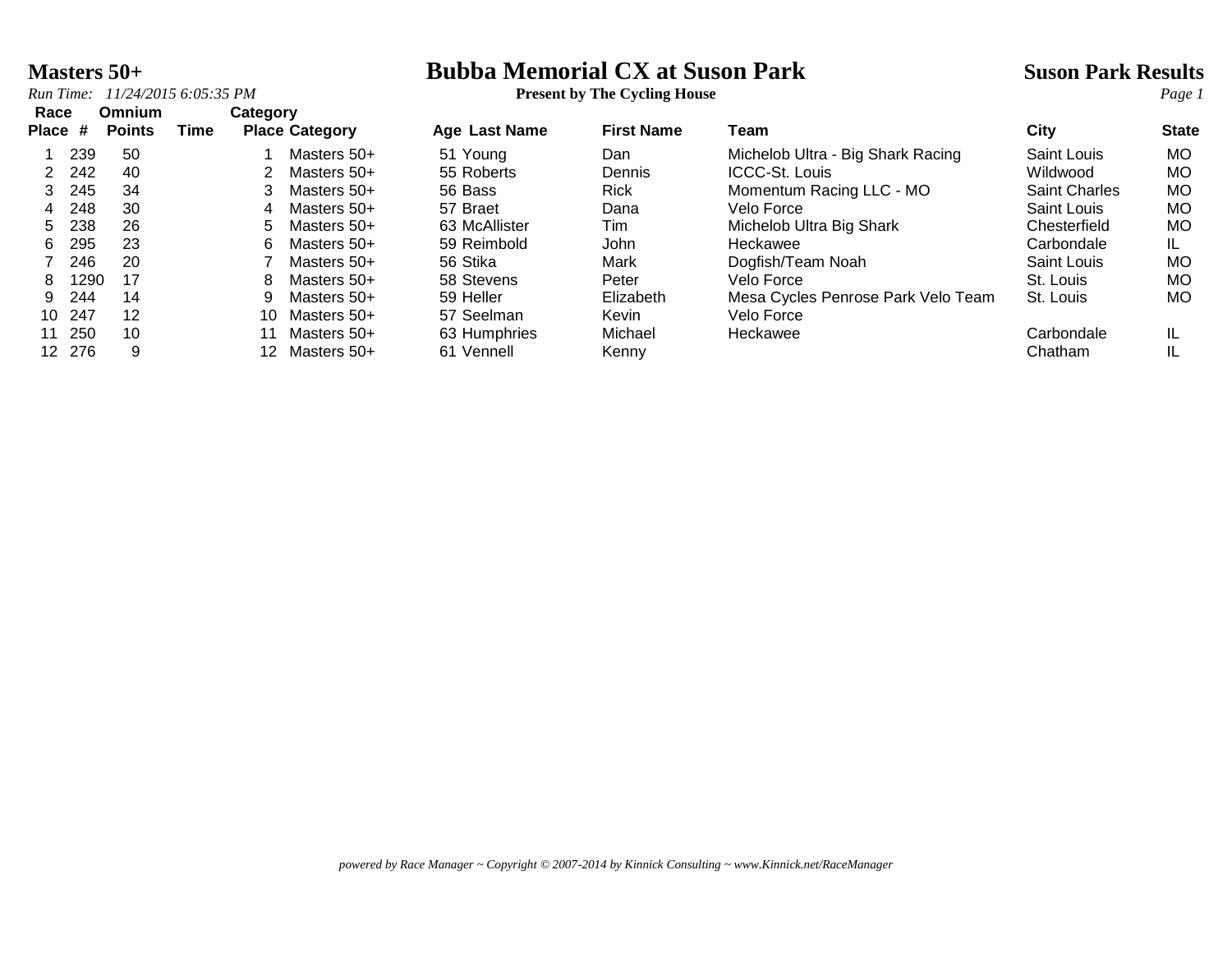*Run Time: 11/24/2015 6:05:35 PM* **Present by The Cycling House** *Page 1* **Race Omnium Category**

## **Singlespeed**<br> **Bubba Memorial CX at Suson Park Suson Park Results**<br> **Present by The Cycling House**<br> **Park Results**<br> **Page 1**

| nauc    |      | UIIIIIIIIIII  |      | ualeyui y             |                      |            |                         |             |              |
|---------|------|---------------|------|-----------------------|----------------------|------------|-------------------------|-------------|--------------|
| Place # |      | <b>Points</b> | Time | <b>Place Category</b> | <b>Age Last Name</b> | First Name | ⊤eam                    | City        | <b>State</b> |
|         | 338  | 50            |      | Singlespeed           | 33 Henry             | Peat       | Dogfish/Team Noah       | Saint Louis | M            |
|         | 2490 | 40            |      | Singlespeed           | 57 Schwantner        | James      | <b>Big Shark Racing</b> | St. Louis   | MC           |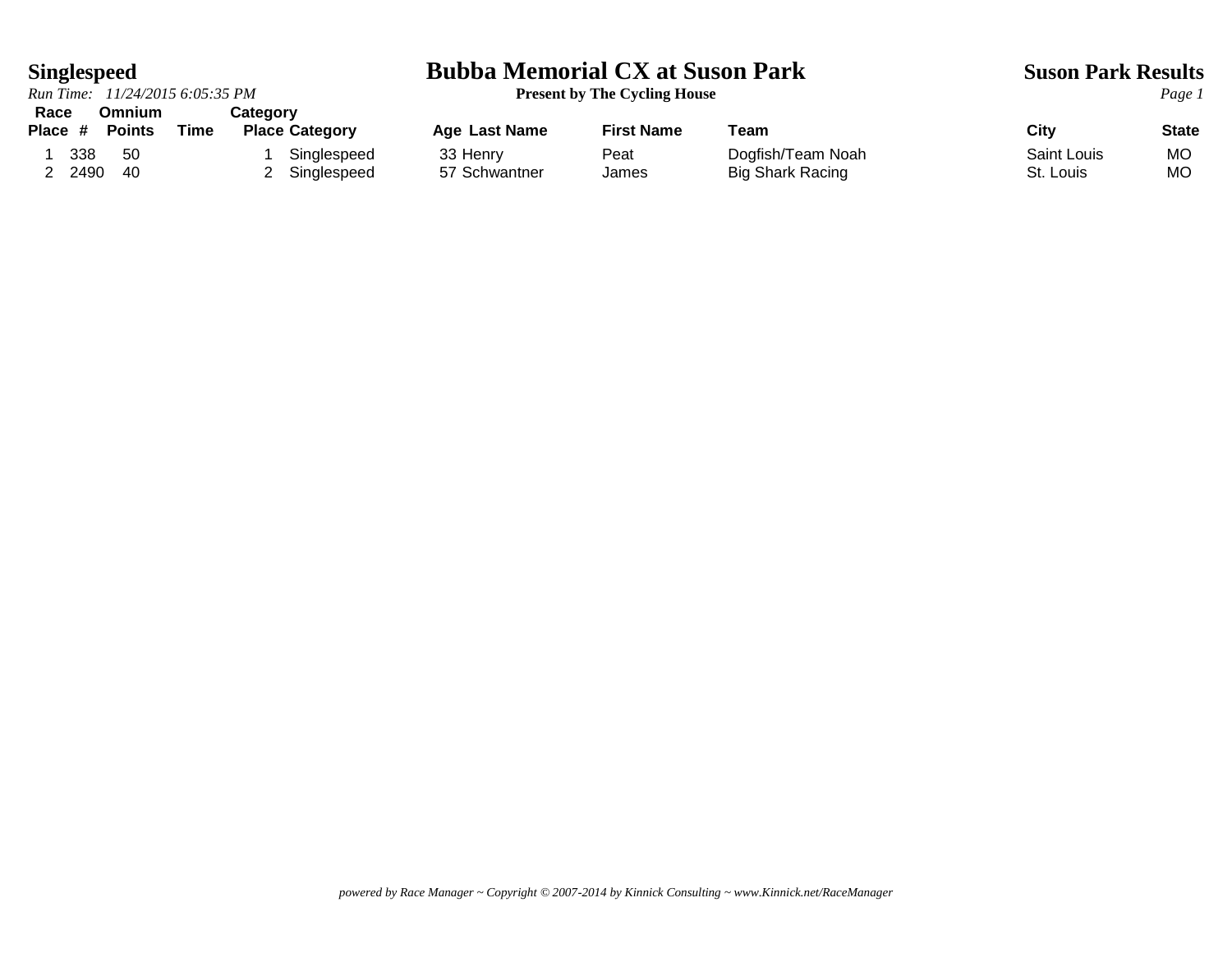## **Virgins**<br> **Bubba Memorial CX at Suson Park Suson Park Results**<br> **Present by The Cycling House**<br> **Park Results**<br> **Page 1**

*Run Time: 11/24/2015 6:05:35 PM* **Present by The Cycling House** *Page 1*

| Race<br>Place # |       | Omnium<br><b>Points</b> | Time | Category | <b>Place Category</b> | Age Last Name | <b>First Name</b> | Team                                   | City               | <b>State</b> |
|-----------------|-------|-------------------------|------|----------|-----------------------|---------------|-------------------|----------------------------------------|--------------------|--------------|
|                 | 262   |                         |      |          | Virgins               | 17 Ringwald   | Michael           | <b>Sunset Cyclery</b>                  | Saint Louis        | <b>MO</b>    |
|                 | 258   |                         |      |          | Virgins               | 49 Thompson   | <b>Bob</b>        |                                        | Saint Louis        | МO           |
|                 | 257   |                         |      |          | Virgins               | 45 Kuboki     | Asako             |                                        | Saint Louis        | МO           |
|                 | 263   |                         |      |          | Virgins               | 66 Havermale  | Pat               | Pfoodman Racing                        | Saint Louis        | МO           |
| 5.              | - 259 |                         |      | 5        | Virgins               | 39 Breeze     | Adam              | Michelob Ultra - Big Shark Racing Team | <b>Saint Louis</b> | МO           |
| <b>DNF 260</b>  |       |                         |      |          | <b>DNF Virgins</b>    | 49 Day        | Stan              |                                        | <b>St Charles</b>  | MO           |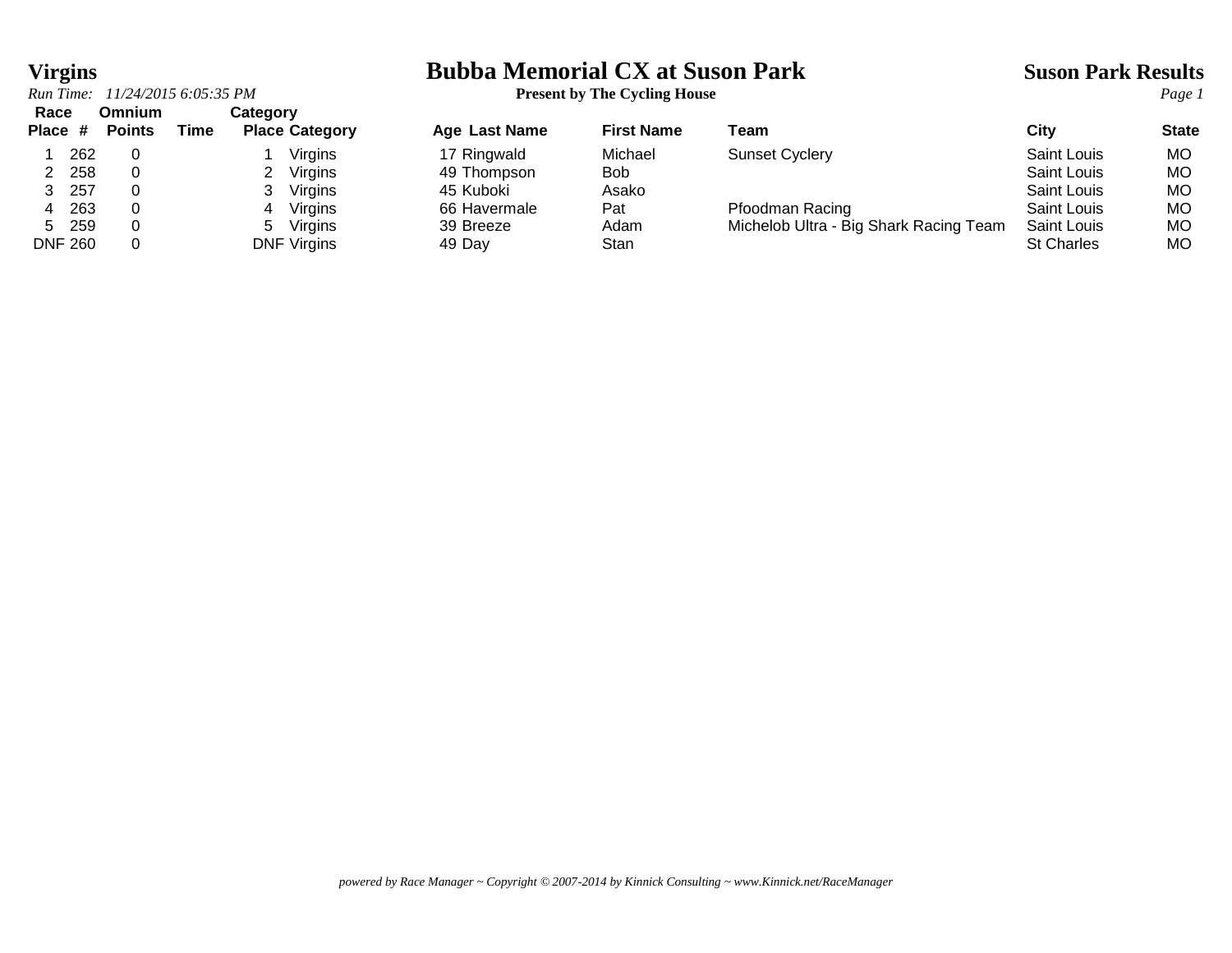*Run Time: 11/24/2015 6:05:35 PM* **Present by The Cycling House** *Page 1* **Race Omnium Category**

|  |        |     |  | . <u>.</u> <i>.</i> |
|--|--------|-----|--|---------------------|
|  | 1 167  | .50 |  | 1 Women's           |
|  | 2 166  | 40  |  | 2 Women's           |
|  | 3 165  | -34 |  | 3 Women's           |
|  | 4 170  | 30  |  | 4 Women's           |
|  | 5 1690 | -26 |  | 5 Women's           |
|  |        |     |  |                     |

## **Women A**<br> **Bubba Memorial CX at Suson Park Suson Park Results**<br> **Present by The Cycling House**<br> **Park Results**<br> **Page 1**

| nauc    |      | viililulli    |      | ualeyui y |                       |               |                   |                                   |                   |              |
|---------|------|---------------|------|-----------|-----------------------|---------------|-------------------|-----------------------------------|-------------------|--------------|
| Place # |      | <b>Points</b> | Time |           | <b>Place Category</b> | Age Last Name | <b>First Name</b> | Team                              | Citv              | <b>State</b> |
|         | 167  | -50           |      |           | Women's A             | 49 Siegel     | <b>Britta</b>     | Alriksson Go:Green                | Saint Louis       | MO.          |
|         | 166  | -40           |      |           | Women's A             | 49 Scherff    | Laura             | Momentum Racing LLC - MO          | <b>St Charles</b> | <b>MO</b>    |
|         | 165  | -34           |      |           | Women's A             | 44 DeZego     | Suzanne           | Michelob Ultra - Big Shark Racing | St. Louis         | МO           |
|         | 170  | 30            |      |           | Women's A             | 31 Schwartz   | Annie             |                                   | Saint Louis       | МO           |
|         | 1690 | -26           |      | $5 -$     | Women's A             | 48 Strahan    | Amv               | Michelob Ultra - Big Shark Racing | St. Louis         | <b>MO</b>    |
|         | 188  | 23            |      |           | Women's A             | 44 McCreary   | Stephanie         | Pfoodman Racing                   | Saint Louis       | MO.          |